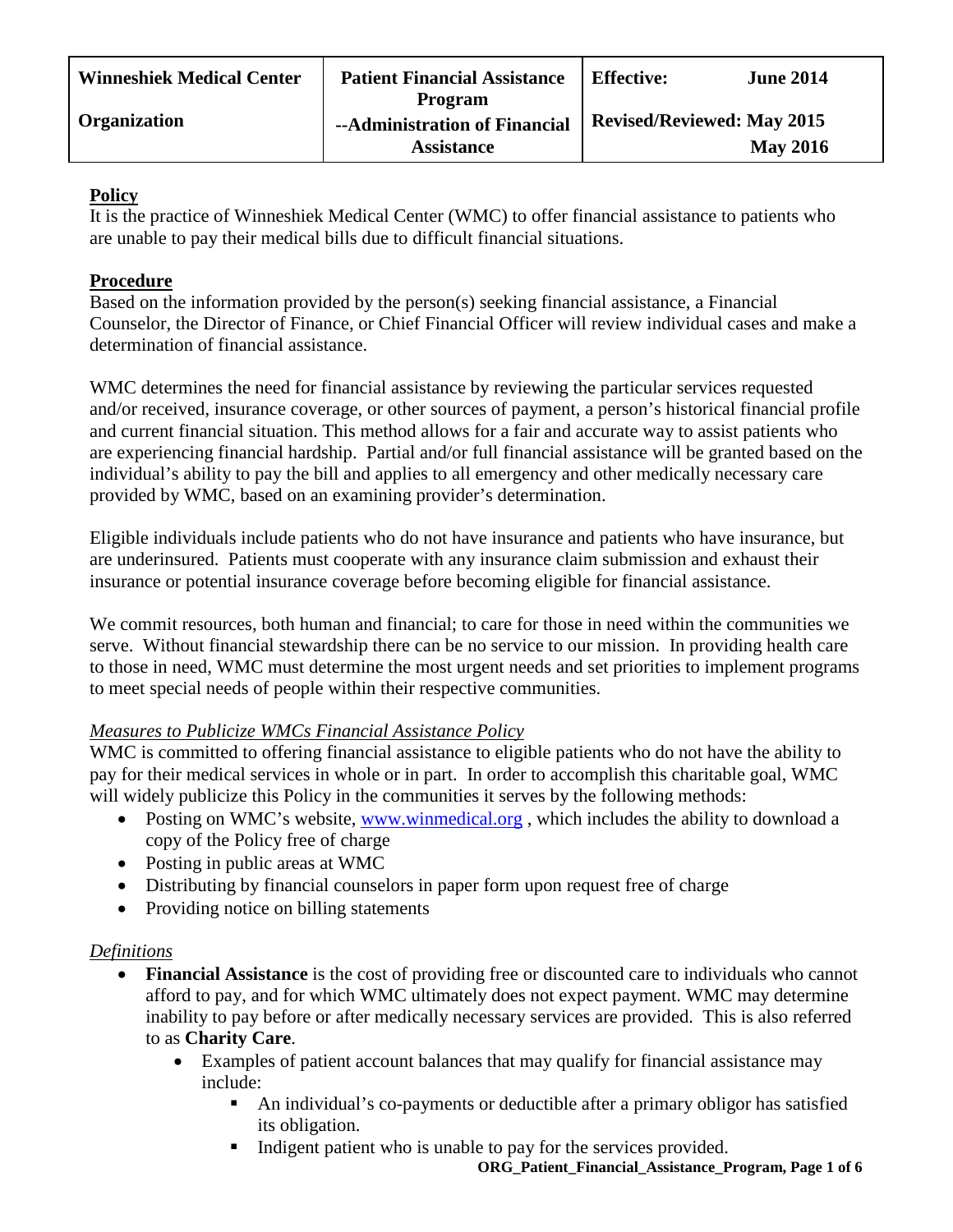- Patient is denied coverage by the State of Iowa Medicaid program where the applicant is impoverished but above the county income guidelines.
- An account from a collection agency or an attorney, including legal.
- Patient that expires, leaving no assets or estate.
- **Bad debt** is the cost of providing care to persons who are able but unwilling to pay all or some portion of the medical bills for which they are responsible.
- **Winneshiek Medical Center** includes patient services provided in a hospital setting, in a clinical setting in Decorah, Iowa, Ossian, Iowa, and Mabel, Minnesota; home health and hospice services; Emergency Department services; anesthesia services; and Rehabilitation and Sports Medicine Outreach in Ossian, Calmar, Postville, and Spring Grove.
- **Notification Period**—period in which WMC must notify a patient about WMC's financial assistance program. It begins on the date of service and ends on the  $120<sup>th</sup>$  day after WMC provides the first billing statement.
- **Application Period**—period in which WMC will accept and process financial assistance applications. It begins on the date of service and end on the  $240<sup>th</sup>$  day after WMC provides the patient with their first billing statement.

## *Eligibility Criteria Considered*

Financial assistance information can be found in the Patient Financial Services (PFS) brochure (see sample in Attachment A) prominently displayed in registration and patient waiting areas. This brochure explains WMC's Financial Assistance Program and factors affecting eligibility, which include:

- Income Assuming that other financial resources are not identified as viable funding sources, the Federal Poverty Income Guidelines will be used in determining the amount of write-off. The Federal Poverty guidelines are updated annually each January.
	- o The minimum criteria for full (100 percent) write-off will be 100 percent of the most recent Federal Poverty Income Guidelines.
	- o Minimum criteria for partial write offs will be to grant patients earning between 101 and 300 percent of the Federal Poverty Income Guidelines a discount based on a sliding scale (see Attachment B).
- Personal, family, or household income. All people living in a household are to be considered a unit, and income from each adult member of the household should be considered.
- Evaluation of the patient's income, savings, checking, investment assets, and overall financial position. To include liquid assets, which includes cash on hand, savings, stocks, bonds, cash value of life insurance and the market value of non-homestead and personal property.
- Size of the patient's family.
- Assessment of the patient's real and personal property assets, to include a home or mobile home and the land used in connection with it. Vehicles should be listed including type, make and year.
- Evaluation of the patient's monthly expenses, including living expenses, medical expenses, and other expenses
- Any special circumstances that the patient would like WMC to consider.
- Eligibility is contingent upon patient cooperation with the application process, including Medicaid or Medical Assistance application completion where applicable, and submission of all information that WMC deems necessary in order to determine the level of any financial assistance that may be considered.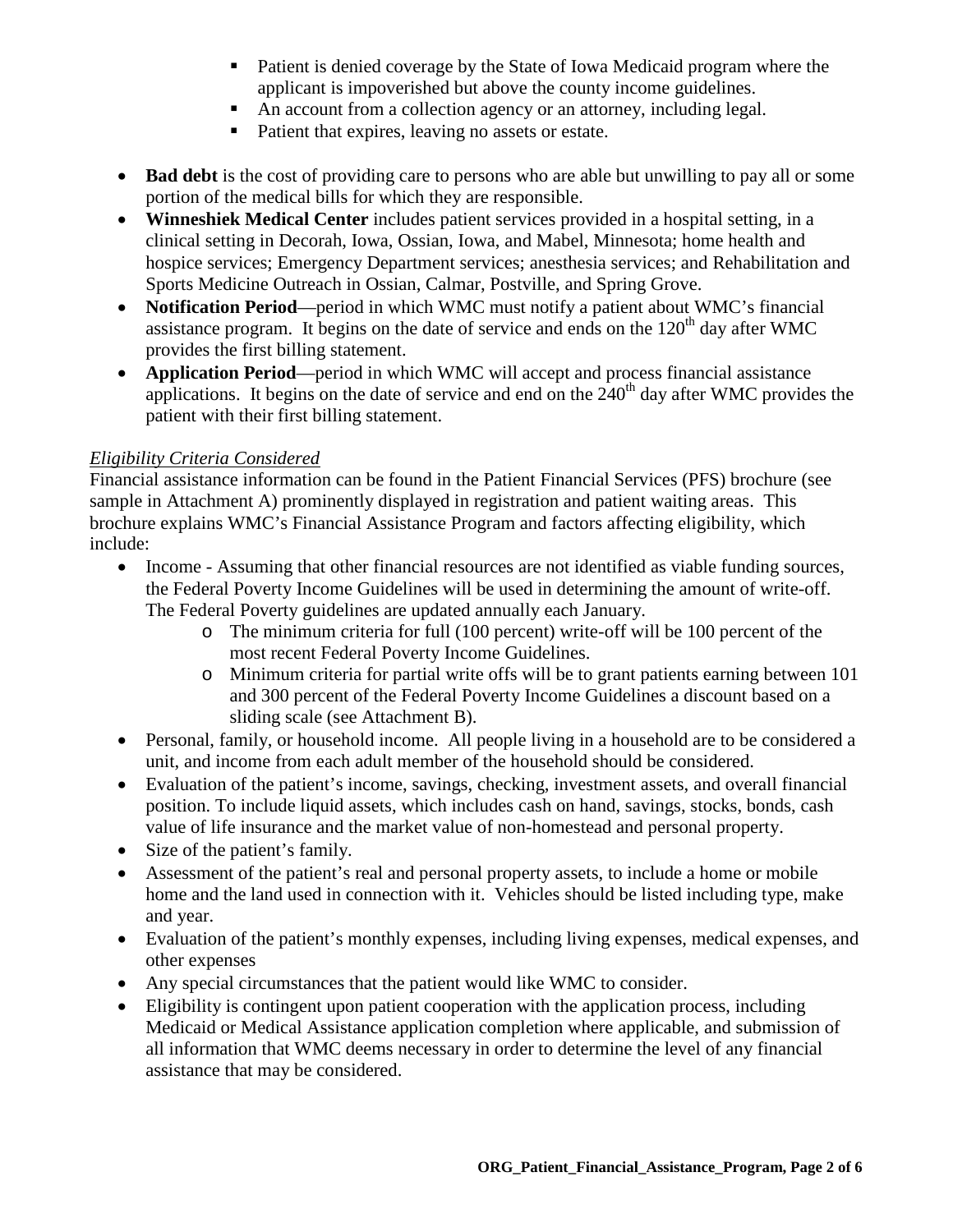## *Factors Not Considered*

The following factors will not be considered when making a recommendation for financial assistance and/or in granting funds: Bad debt, contractual allowances, perceived underpayments for operations, public programs, cases paid through a charitable contribution, professional courtesy discounts, community service or outreach programs, or employment status. In other words, these monetary sources have no bearing on the patient's eligibility.

## *Identification*

There are a number of ways a patient can be identified and evaluated for financial assistance prior to, during, or following care. Following is a non-exhaustive list of examples for identification:

- Patients or their representatives may request financial assistance.
- WMC employees may refer patients to a financial counselor.
- Collection agencies may refer patients back to WMC.
- The WMC Business Office may identify financial need through conversations with patients regarding billing and payment option.
- Any provider or caregiver may refer patients.
- Local government agencies may refer patients.

## *Application*

Prior to a patient's discharge, WMC will distribute a summary of WMC's Patient Financial Assistance Program to each patient. Patients who want to apply for financial assistance or who have been identified as potentially eligible for financial assistance will be informed of the application process either before receiving services or after the billing and collection process has begun. The application process may be waived or suspended due to medical necessity, including timing and urgency of care. Patients or their representative can obtain a financial assistance application in person through our financial counselors and at our main registration desk, by mail by calling Patient Financial Services at 844-617-6990 (toll-free), or downloading and printing the application at no charge from our website at: [http://www.winmedical.org/wp-content/uploads/2012/02/BO-BILL-0005-Financial-Assistance-](http://www.winmedical.org/wp-content/uploads/2012/02/BO-BILL-0005-Financial-Assistance-Application.pdf)[Application.pdf](http://www.winmedical.org/wp-content/uploads/2012/02/BO-BILL-0005-Financial-Assistance-Application.pdf)

- All patient/guarantors who receive a financial statement application (see sample in Attachment C) must complete and return the application within ten (10) working days (unless the patient calls with a legitimate reason to extend the deadline), along with the following documents that serve as the minimum information necessary to process an application for assistance. WMC reserves the right to request additional documentation before finalizing a request for assistance:
	- o Proof of household income (pay stubs most recent three months) if applicable
	- o Copies of all bank statements for the past three months
	- o Social Security Benefit Statement, if applicable
	- o W-2 forms or unemployment statement for the most recent year
	- o Copy of the two most recent federal income tax return, including all schedules of patient, spouse or any person who claims the patient as a tax dependent
	- o For self-employed applicants (including farmers and small business owners), WMC will use the gross income from the previous year's federal tax return. Depreciation is not a factor in determining eligibility.
	- o Full disclosure of claims and/or income from personal injury and/or accident related claims
- The Financial Counselor will review all returned financial statement applications for completeness. A patient's request will be deemed complete after WMC receives a completed financial assistance application and receipt of all other required documentation, including current pay stubs, income tax statements, and banking statements, if applicable. WMC will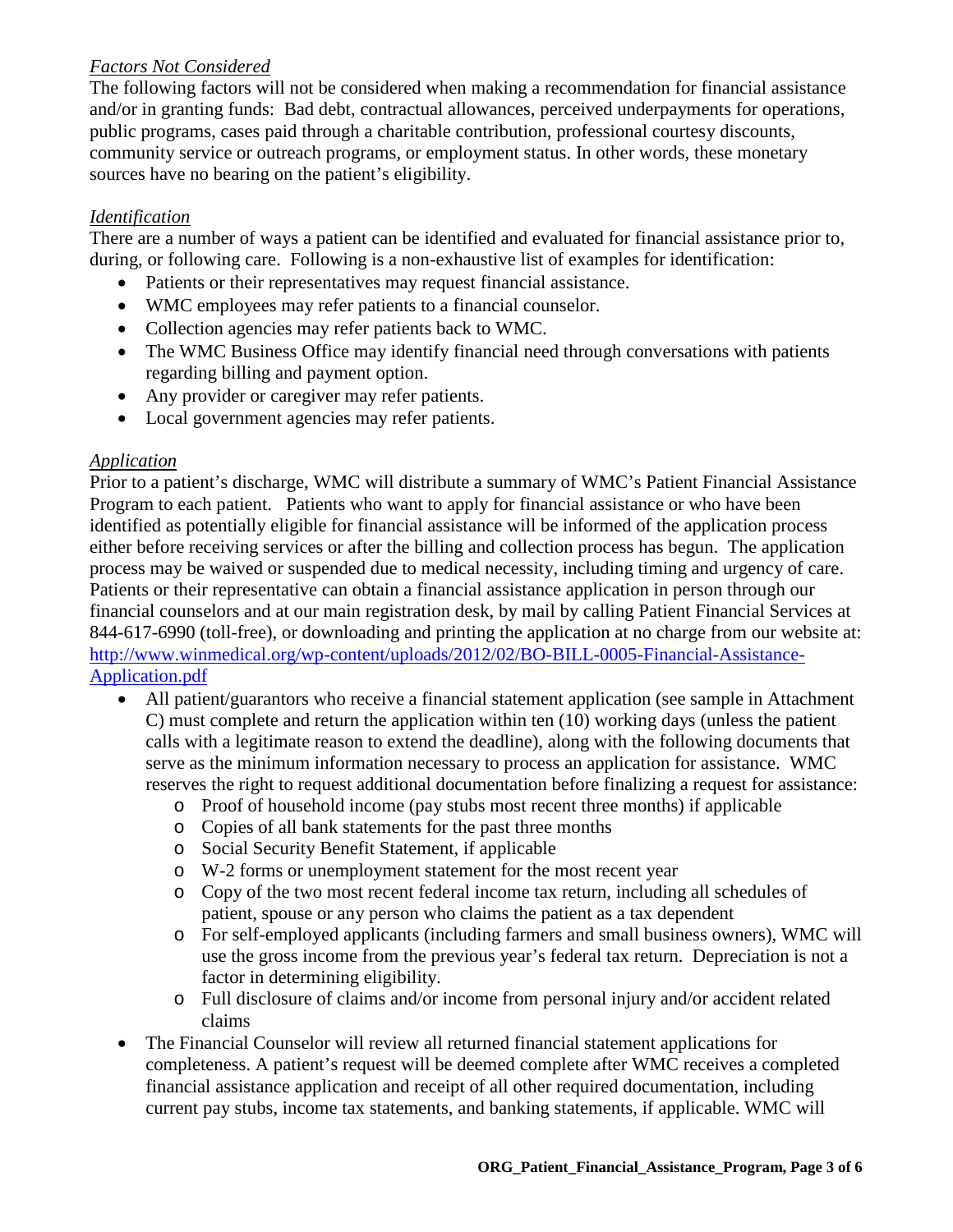notify the patient about the decision within a reasonable time after submitting a completed financial assistance request.

- The Financial Counselor will use the write-off authorization guidelines for WMC and present the financial statement application to the Director of Finance or Chief Financial Officer for consideration.
- Once a decision has been made for post-service financial assistance, a letter (see sample in Attachment D) is sent to each applicant advising them of the decision. Notification for preservice financial assistance requests will be sent if time permits.
- For recurring patients, a new financial statement must be filled out every six months to keep the information current. This does not mean the patient will receive continuing financial assistance funds for six months or for all services rendered during the time frame.
- Requests for financial assistance exceeding \$10,000 are reviewed by WMC's Chief Financial Officer. Balances below that threshold may be evaluated by the Director of Finance.
- Patients from beyond WMC's service area may require referral by a physician for unique WMC services.
- Delivery of financial assistance does not obligate WMC to provide continuing care unless the services and support are unique to our organization. Patients may be required to re-apply for financial assistance at least every 180 days.
- WMC makes every reasonable attempt to collect from insurance companies and other third party payers. Financial hardship and charity care adjustments may be considered for those patients whose income and assets will not allow full payment within a reasonable time. Factors that are considered include the patient's residency and the availability of care outside WMC. Assistance may consist of:
	- o Full adjustment of the self-pay balance
	- o Partial adjustment of the self-pay balance
	- o Offer the patient other payment options
- WMC reserves the right to reverse financial assistance adjustments and pursue appropriate reimbursement or collections. This may occur as a result of a variety of reasons, such as newly discovered information such as insurance coverage or pursuit of a personal injury claim related to the services in question.

# *Basis for Calculating the Amounts Charged to Patients*

- The amount that a patient is expected to pay and the amount of financial assistance offered depends on the patient's insurance coverage and income and assets as set forth in the eligibility section of this Policy. The Federal Income Poverty Guidelines will be used in determining the amount of the write-off and the amount charged to patients, if any, after an adjustment.
- Amounts charged for emergency and medically necessary medical services to patients eligible for Financial Assistance will not be more than the amount generally billed to individuals with insurance covering such care.
- WMC will use the Look-back Method for determining amounts generally billed (AGB). WMC will calculate the AGB percentage annually at the end of each fiscal year by reviewing the amount allowed by all payers on all services provided by WMC. The AGB percentage will be implemented by 120 days from the last day used in the 12-month look-back calculation period.
- The AGB percentage will be applied only to the amount the patient is personally responsible for paying after deductions, discounts and insurance have been applied.

# *Reasons for Denial*

WMC may deny a request for financial assistance for a variety of reasons including, but not limited to:

- Sufficient income
- Sufficient asset level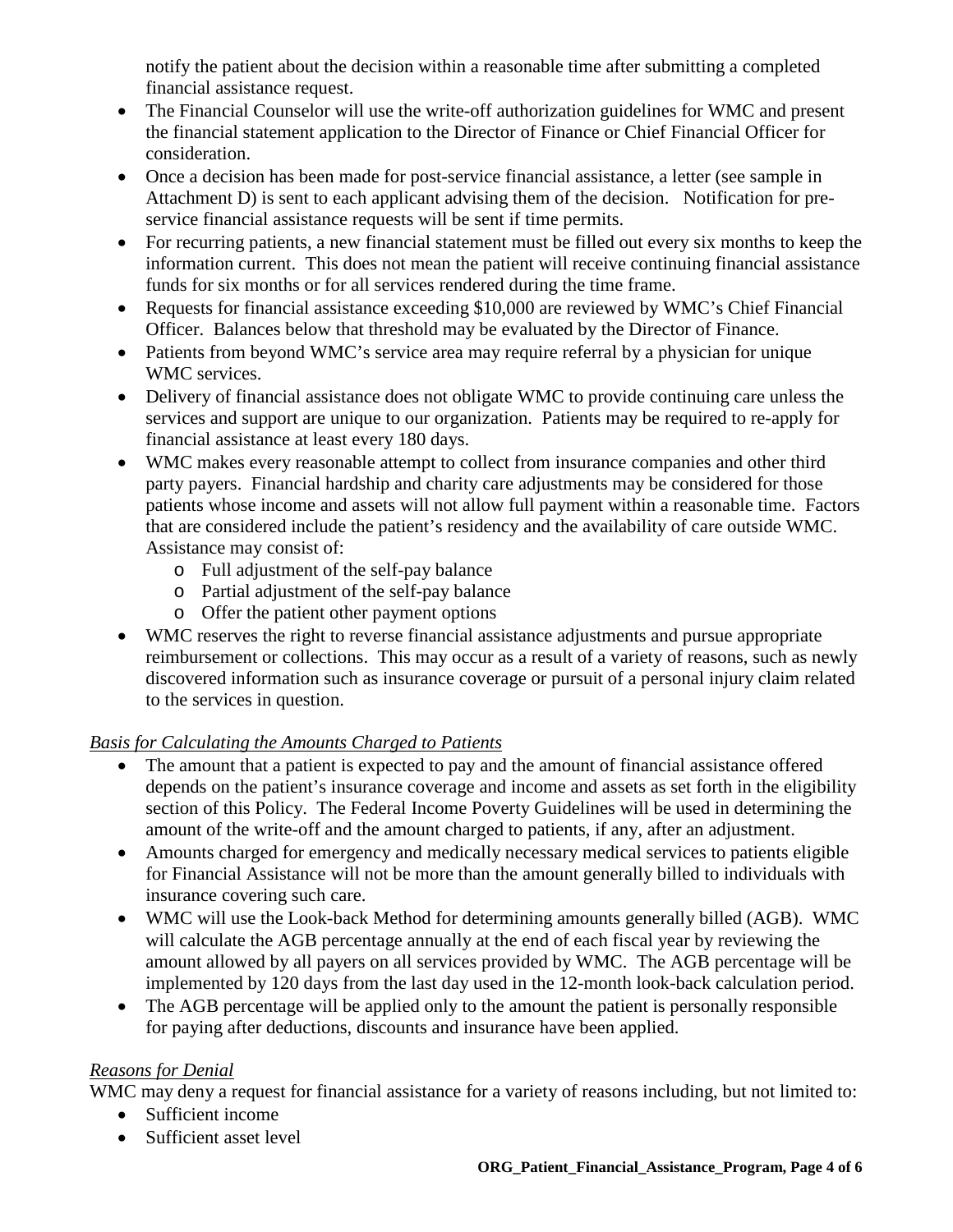- Patient is uncooperative or unresponsive to reasonable efforts to work with the patient
- Incomplete Financial Assistance Application despite reasonable efforts to work with the patient
- Pending insurance or liability claim
- Withholding insurance payment and/or insurance settlement funds, including insurance payments sent to the patient to cover services provided by WMC, and personal injury and/or accident related claims

#### *Emergency Services*

WMC's policy is to provide emergency care to stabilize patients, regardless of their ability to pay. Following medical evaluation, non-emergent patients requiring financial assistance consideration should be reviewed and approved before additional services are provided.

#### *Equal Opportunity*

- WMC is committed to upholding the multiple federal and state laws that preclude discrimination on the basis of race, sex, age, religion, national origin, marital status, sexual orientation, disabilities, military service or any other classification protected by federal, state or local laws.
- The following factors will not impact nor be considered when an application is reviewed for financial assistance: bad debt, contractual allowances, perceived underpayments for operations, public programs, cases paid through a charitable contribution, professional courtesy discounts, community service or outreach programs, or employment status.

### *Indigent Care*

Emergency room patients who cannot pay their bills may be classified as "charity" if they do not have a job, mailing address, residence, or insurance. Consideration must also be given to classifying emergency room only patients as charity if they do not provide adequate information as to their financial status. In many instances, these patients are homeless and have few resources to cover the cost of their care.

### *Governmental Assistance*

In determining whether an individual qualifies for financial assistance, other county or governmental assistance programs will be considered. Many applicants are not aware that they may be eligible for public and/or private health insurance programs.

- WMC staff will help the individual determine eligibility for governmental or other assistance, as appropriate. All avenues for possible funding must be exhausted prior to a patient being eligible for financial assistance.
- Persons who are eligible for programs (such as State-sponsored Medicaid) but who were not covered at the time that medical services were provided may be granted financial assistance, provided that the patient now applies for government assistance.
- The existence of the Health Insurance Exchange should be used as a resource to determine eligibility.

### *Training*

In recognition that some patients express their financial concerns directly to their treating providers (i.e. doctors, nurses, etc.), WMC shall train their staff responsible for admissions, billing, and providing direct patient treatment, about having the patient meet with our financial counselors and/or inform the patient of the existence of WMC's Financial Assistance Policy and how a patient may obtain more information about the Financial Assistance Policy or submit an application for financial assistance.